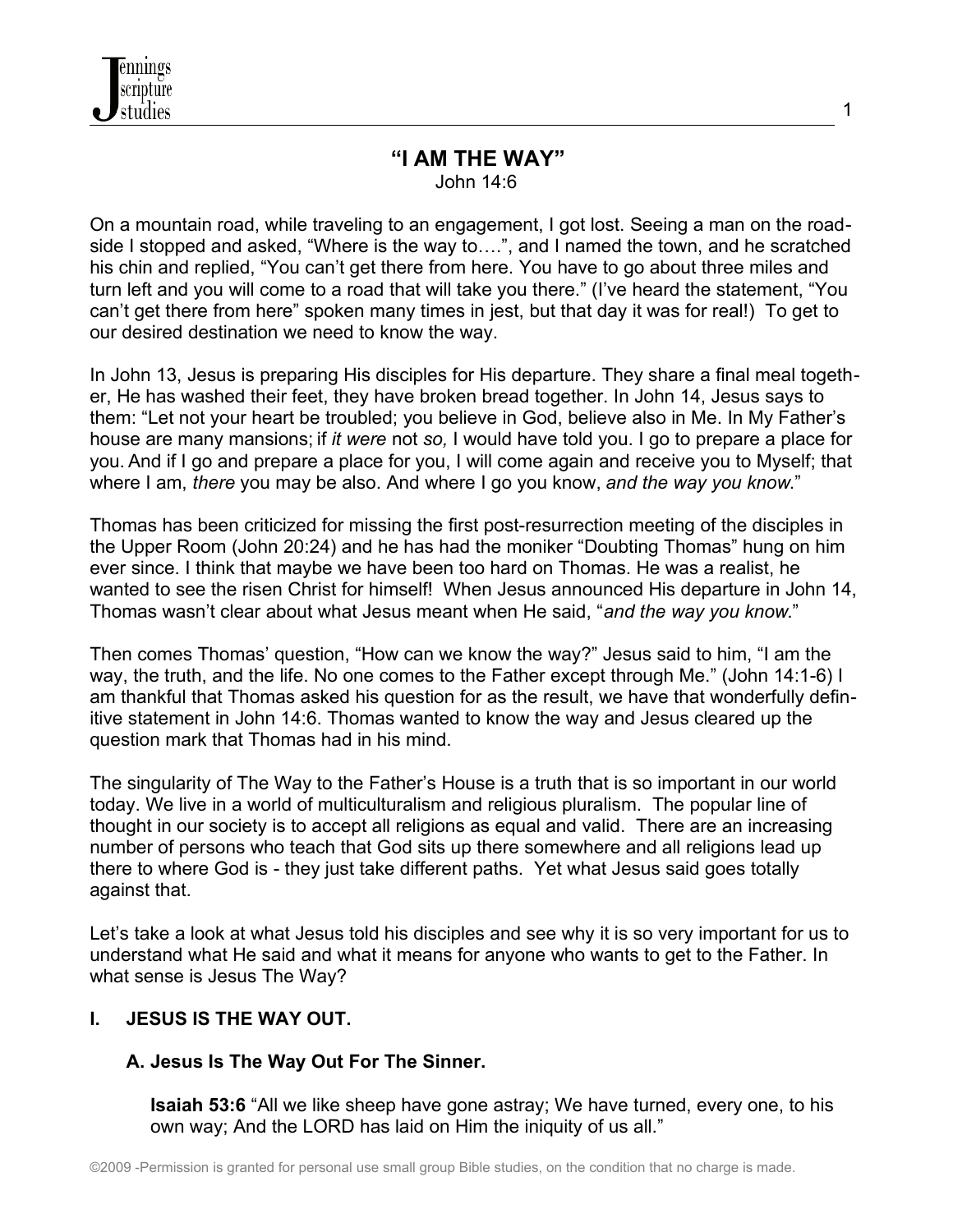

**Ps 16:11** "You will show me the path of life; In Your presence is fullness of joy; at Your right hand are pleasures forevermore."

**Isaiah 42:16** "I will bring the blind by a way they did not know; I will lead them in paths they have not known. I will make darkness light before them, And crooked places straight. These things I will do for them, And not forsake them.*"* Jesus is that "path of life", the Way out of blindness and darkness for the sinner!

### **B. Jesus Is The Way Out For The Saint.**

**I Cor. 10:13 "**No temptation has overtaken you except such as is common to man; but God *is* faithful, who will not allow you to be tempted beyond what you are able, but with the temptation will also make the way of escape, that you may be able to bear *it."*

Temptation is experienced by all saints. Temptation is not sin. Yielding to temptation is sin. But we do not have to yield. Why? Read I Cor.10:13 again: "will also make the way of escape….."

**Ps 23:3** "He leads me in the paths of righteousness for His name's sake."

**Isa 30:21** "And your ears shall hear a word behind you, saying, This is the way, walk in it, when you turn to the right hand, and when you turn to the left."

There is no excuse that God will accept for sinning. Jesus is the way out of sin for the sinner and the way out of temptation for the saint!

### **II. JESUS IS THE WAY IN.**

### **A. He Is The Way In To The Heavenly Father.**

 **"**No one comes to the Father except through me." (Jn. 14:6)

- Jesus did not say- "I will show you the way to the Father";
- Jesus did not say- "find your own way to the Father";
- Jesus did not say- "look inside yourself for the way to the Father";
- Jesus did not say- "the way is whatever you want it to be."

He is the only way to the Father! "He who does not honor the Son does not honor the Father who sent Him." (John 5:23) It is dishonoring to God the Son and God the Father to suggest that there are multiple "ways" to the Father and His House.

### **B. He Is The Way In To The Heavenly Fold.**

"I am the door. If anyone enters by Me, he will be saved, and will go in and out and find pasture." (John 10:9)

1. The Singularity of The Entrance – "I am the door."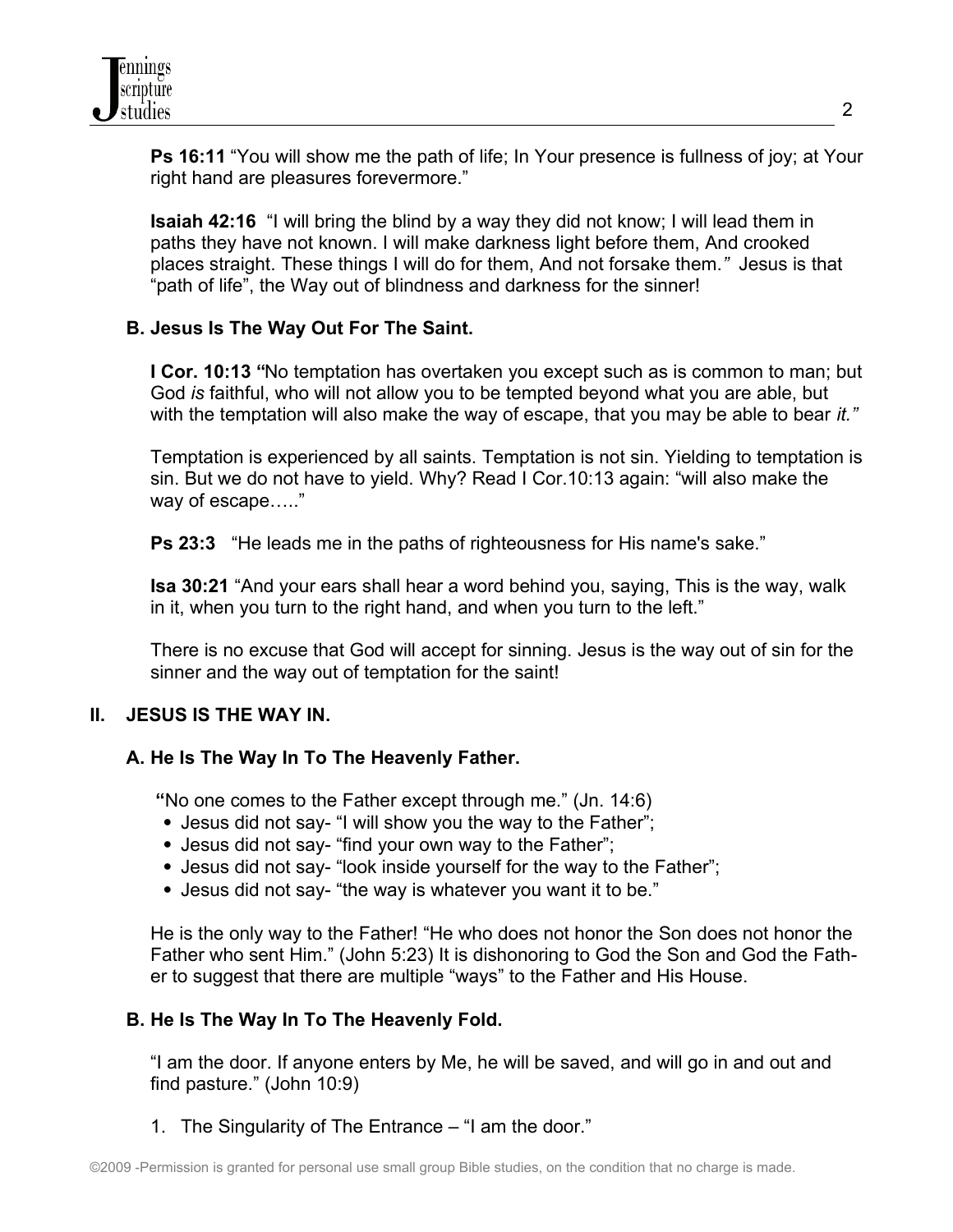Jesus said that He is THE Way and THE Door. Singular means "one of a kind." Contrary to the claims of false religionists, who have substituted their finite wisdom for the infinite wisdom of God, there is a singular Door of access to the Father's Fold.

2. The Safety of The Fold – "he will be saved."

 "I am the good shepherd. The good shepherd gives His life for the sheep." (John 10:11) The Good Shepherd passage in John 10 assures us of the safety and security of all who are in the Father's Fold. The Good Shepherd is not only the guide of the sheep but the guard of the sheep! "More secure is no one ever than the loved ones of the Savior."

3. The Scope of Freedom – "go in and out and find pasture."

Those who are not in God's Fold are not free – they are enslaved by sin. Romans 6:20 says, "when you were slaves of sin, you were free in regard to righteousness." They do not know what true freedom is. Again, to quote Jesus, "if the Son makes you free, you shall be free indeed." (John 8:36) Religion enslaves, Christ liberates!

### **III. JESUS IS THE WAY THROUGH.**

# **A. Jesus Is The Way Through The Valley.**

**Psalm 23:4 & 6** "Even though I walk through the valley of the shadow of death, I will fear no evil, for you are with me...... and I will dwell in the house of the LORD forever."

When going through tough times or tough places, the followers of the Shepherd of saints, the Lord Jesus, is the constant Companion Who's company and comfort are assured. He will see us through to our destination – "the house of the LORD forever."

# **B. Jesus Is The Way Through The Veil.**

**Heb. 10:19 - 22** "Therefore, brethren, having boldness to enter the Holiest by the blood of Jesus, by a new and living way which He consecrated for us, through the veil, that is, His flesh, and having a High Priest over the house of God, let us draw near with a true heart in full assurance of faith."

The only way into the Throne Room is through Jesus. While walking through the valleys of life, we have access to God through the veil and can communicate with the "Shepherd and Bishop of our souls" (I Peter 2:23) until that day when faith turns to sight and we are at home in the place He has gone to prepare for us. (John 14:3)